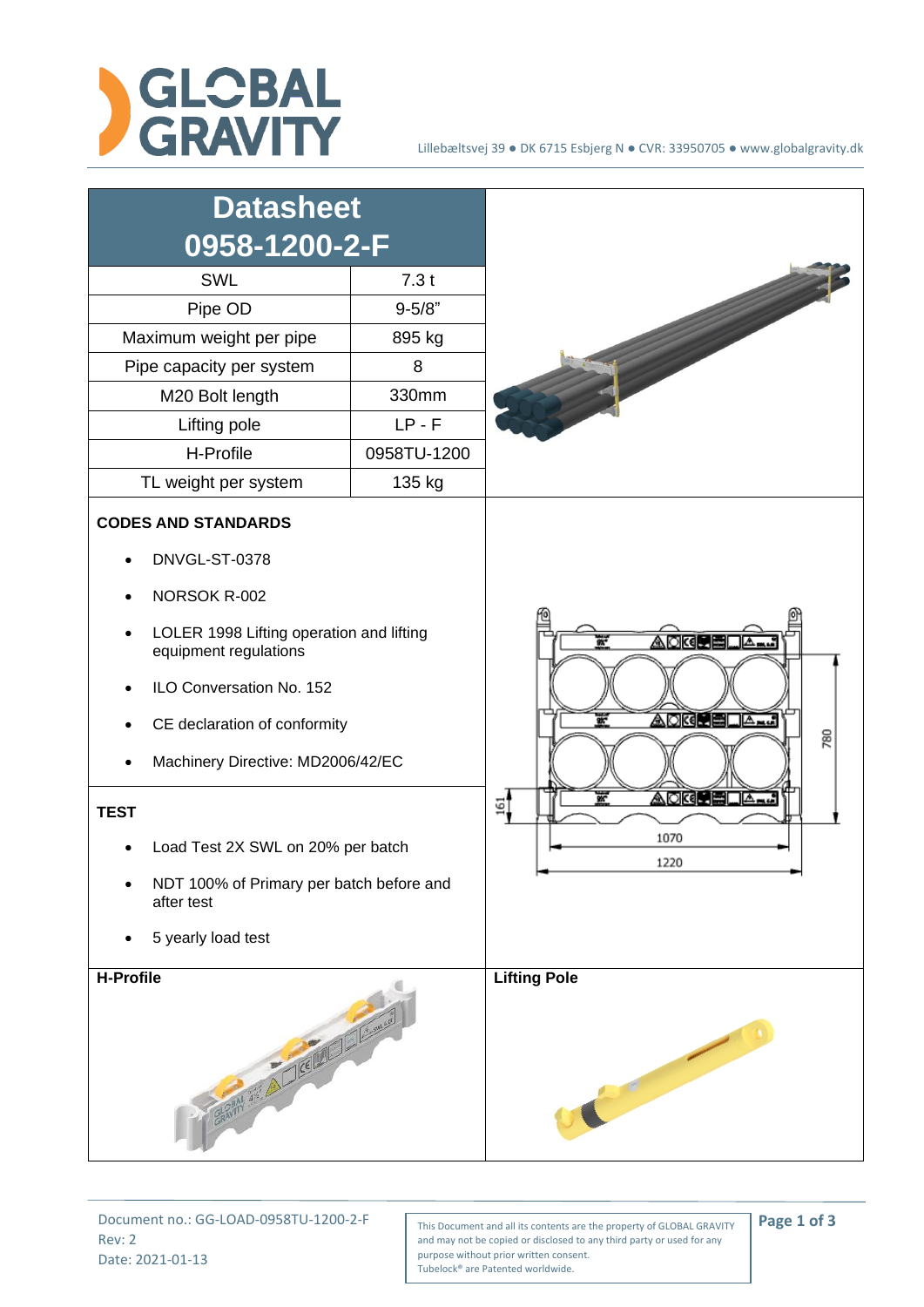

## Lillebæltsvej 39 ● DK 6715 Esbjerg N ● CVR: 33950705 ● www.globalgravity.dk

| <b>Stacking</b>                                                                                                                                                                                                                                                                                                                                                                                                                                                                                                      |                                  |              |                 |                                          |                    |                          |                                          |                                          |  |  |  |  |  |
|----------------------------------------------------------------------------------------------------------------------------------------------------------------------------------------------------------------------------------------------------------------------------------------------------------------------------------------------------------------------------------------------------------------------------------------------------------------------------------------------------------------------|----------------------------------|--------------|-----------------|------------------------------------------|--------------------|--------------------------|------------------------------------------|------------------------------------------|--|--|--|--|--|
| Sketch                                                                                                                                                                                                                                                                                                                                                                                                                                                                                                               | Systems                          | Height       | Joints          | Supported                                | <b>Truck</b>       | Boat                     | Rig                                      | Yard                                     |  |  |  |  |  |
|                                                                                                                                                                                                                                                                                                                                                                                                                                                                                                                      | Stacked                          | (mm)         |                 |                                          |                    |                          |                                          |                                          |  |  |  |  |  |
| Α                                                                                                                                                                                                                                                                                                                                                                                                                                                                                                                    | 1                                | 780          | 8               |                                          | $\pmb{\mathsf{x}}$ | $\pmb{\mathsf{X}}$       | $\pmb{\mathsf{X}}$                       | $\pmb{\mathsf{X}}$                       |  |  |  |  |  |
| $\sf B$<br>$\mathbf C$                                                                                                                                                                                                                                                                                                                                                                                                                                                                                               | $\overline{2}$<br>$\overline{3}$ | 1500         | $\overline{16}$ |                                          | $\pmb{\mathsf{X}}$ | $\pmb{\mathsf{x}}$       | $\pmb{\mathsf{X}}$                       | $\pmb{\mathsf{X}}$                       |  |  |  |  |  |
| D                                                                                                                                                                                                                                                                                                                                                                                                                                                                                                                    | $\overline{\mathbf{4}}$          | 2220<br>2940 | 24<br>32        |                                          | (x)                |                          | $\pmb{\mathsf{X}}$                       | $\pmb{\mathsf{x}}$                       |  |  |  |  |  |
| $\overline{E}$                                                                                                                                                                                                                                                                                                                                                                                                                                                                                                       | $\overline{5}$                   | 3650         | 40              | $\pmb{\mathsf{x}}$<br>$\pmb{\mathsf{x}}$ |                    |                          | $\pmb{\mathsf{x}}$<br>$\pmb{\mathsf{x}}$ | $\pmb{\mathsf{X}}$<br>$\pmb{\mathsf{x}}$ |  |  |  |  |  |
| (x): Depending on Truck set-up and regulation<br>All sketch dimensions in mm                                                                                                                                                                                                                                                                                                                                                                                                                                         |                                  |              |                 |                                          |                    |                          |                                          |                                          |  |  |  |  |  |
| <b>3 SYSTEMS STACKED</b><br>(24 JOINTS)<br><b>2 SYSTEMS STACKED</b><br><u> AQKIMEDA…]</u><br>$(16$ JOINTS)<br><b>ADKO BUA.</b><br>ACKUELA 1<br><b>SINGLE SYSTEM</b><br>A DK BELLA<br>(8 JOINTS)<br>(2060)<br>2220<br><b>ADREEDAM</b><br><b>ADKINEDATI</b><br>(1340)<br>1500<br><b>ACKINEDATI</b><br><b>ADREEDAT</b><br><b>ADGUEDA.J</b><br>(620)<br>○図書□△<br><b>ACK PEDA</b><br><b>ADRIVEDATI</b><br>780<br><b>OKIMBOA.J</b><br><b>AQK®PEQA…</b><br><b>DKIHELA.</b><br>$\pmb B$<br>$\mathbf c$<br>$\pmb{\mathsf{A}}$ |                                  |              |                 |                                          |                    |                          |                                          |                                          |  |  |  |  |  |
|                                                                                                                                                                                                                                                                                                                                                                                                                                                                                                                      |                                  |              |                 |                                          |                    | <b>5 SYSTEMS STACKED</b> |                                          |                                          |  |  |  |  |  |
|                                                                                                                                                                                                                                                                                                                                                                                                                                                                                                                      |                                  |              |                 |                                          |                    | <b>(40 JOINTS)</b>       |                                          |                                          |  |  |  |  |  |
| <b>4 SYSTEMS STACKED</b><br><b>OKIBELIAN</b><br>(32 JOINTS)<br>ACKUSILA 1<br><b>ADRESTANT</b><br><b>ADKOPELIA.J</b><br><b>ADRESOALS</b><br><b>ADKINEDA.</b><br><b>ADKORELA.J</b><br>(3490)<br>3650<br><b>A<i>DK</i>@@@</b> ⊡@__<br>(2770)<br>2940<br>AOKU BOA.<br><b>ADKORELIA</b><br><b>ADRESOLA</b><br><b>OKINELLA</b><br><b>ACKCELLA.3</b><br><b>ADK BELLANA</b><br><b>ADRESSIGN</b><br>ADKOVELIA.<br><b>ACK HELA.3</b><br><b>AKABELIA.</b><br>D<br>E                                                             |                                  |              |                 |                                          |                    |                          |                                          |                                          |  |  |  |  |  |

Rev: 2 Date: 2021-01-13

Document no.: GG-LOAD-0958TU-1200-2-F<br>
This Document and all its contents are the property of GLOBAL GRAVITY **Page 2 of 3** and may not be copied or disclosed to any third party or used for any purpose without prior written consent. Tubelock® are Patented worldwide.